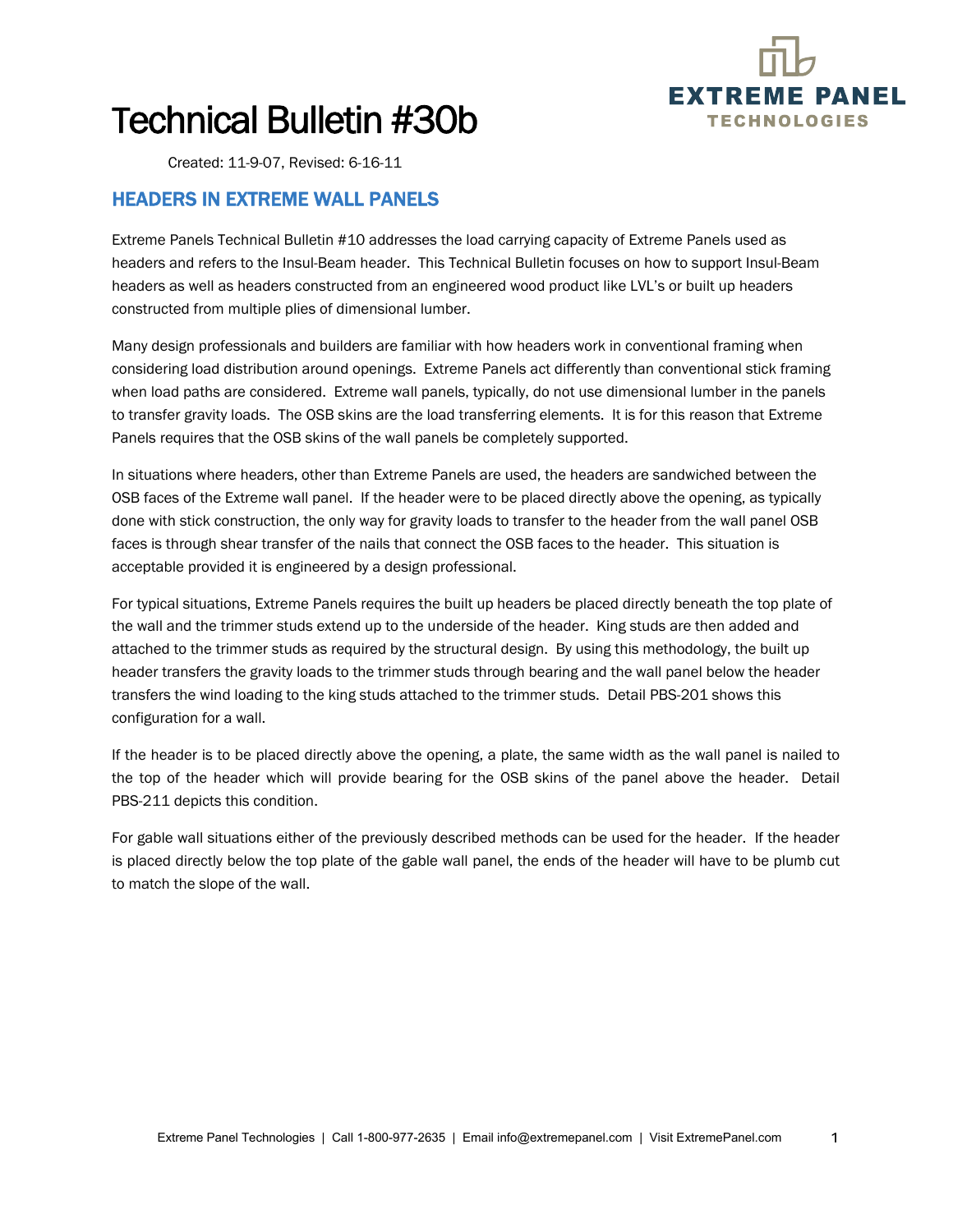

### Technical Bulletin #30b

Created: 11-9-07, Revised: 6-16-11

#### SEE DESIGN MANUAL FOR INSULBEAM II HEADER CHART